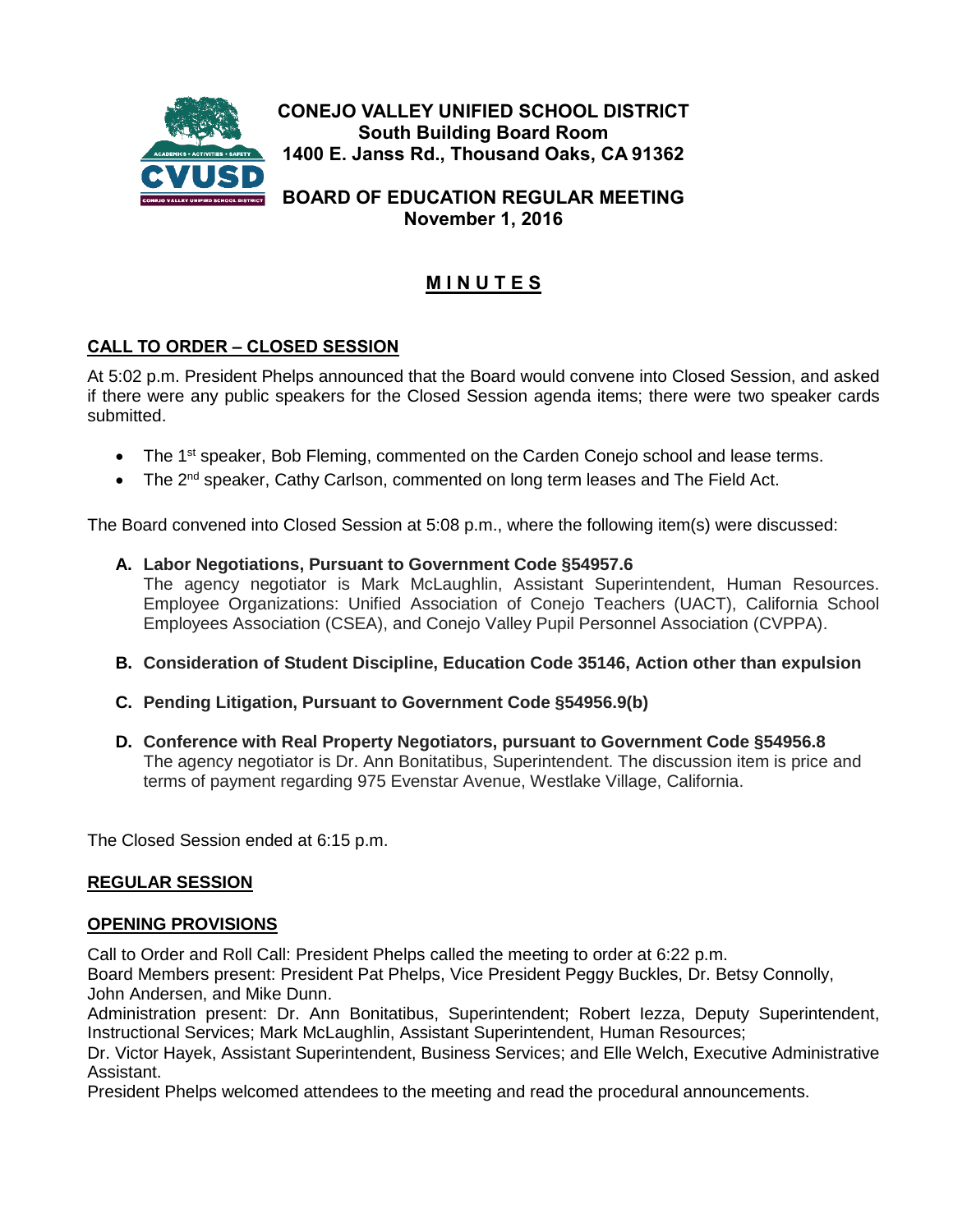## **Approval of the Agenda**

Mrs. Buckles moved to approve the agenda, seconded by Dr. Connolly. President Phelps asked if there was any discussion; there was none. Motion carried 5-0.

## **Reports from Student Reporters**

- Century Academy: Cajun Holland
- Newbury Park High School: Sam Klein
- Thousand Oaks High School: Emma Faciane
- Westlake High School: Hannah Dye

Conejo Valley High School student reporter, Roger Nava Nunez, was absent.

The student reporters spoke about a field trip to the Ronald Reagan Library, Toys for Tots, spirit week, Red Ribbon Week, upcoming athletic games, fundraisers, student meetings, and an upcoming free cardiac screening event on November 5<sup>th</sup> at Thousand Oaks High School sponsored by the Saving Hearts Foundation, in collaboration with the Conejo Council PTA.

## **Reports from Parent Support Organizations**

- Paula Nathan, President, Conejo Council PTA, reported about the free cardiac screening event, saying they expect a great turnout. She thanked the parents in the district who volunteer in the schools, PTA members, Dr. Bonitatibus for being innovative, open, and accessible, the Board for making decisions with the children in mind, personnel, teachers, staff, and the students.
- Susan Hanscom, Chair, District Advisory Council (DAC), thanked President Phelps for welcoming DAC members at their last meeting. She also thanked Dr. Dena Sellers, Principal at Lang Ranch Elementary, for her presentation; and thanked CVHS for their presentation to the school site council.
- Cindy Goldberg, Executive Director, Conejo Schools Foundation (CSF), announced the first round of Cash 4 Conejo Classrooms grant recipients. She encouraged teachers to apply for the grant via the Conejo Schools Foundation website.

# **Presentation: LCAP Alignment – Principal Shane Frank, Colina Middle School**

Mr. Frank spoke about "Where Everybody Belongs" (WEB), an anti-bullying and student support program that offers classes, clubs, assistance, and friendship to Colina students. Mr. Chris Catalano, WEB Coordinator, introduced two WEB Leaders, students Eddie Nash and Joy Collins, who spoke at the podium. Mr. Frank discussed options students have for choosing classes, and "Student Mentoring And Real Tutoring" (SMART), a free mentoring and tutoring service. Three of the SMART tutors, students Emily Chou, Anya Pathania, and Ethan Lee, spoke at the podium about this program. Mr. Frank answered questions from the Board. President Phelps thanked the students for coming out and thanked Mr. Frank for his presentation.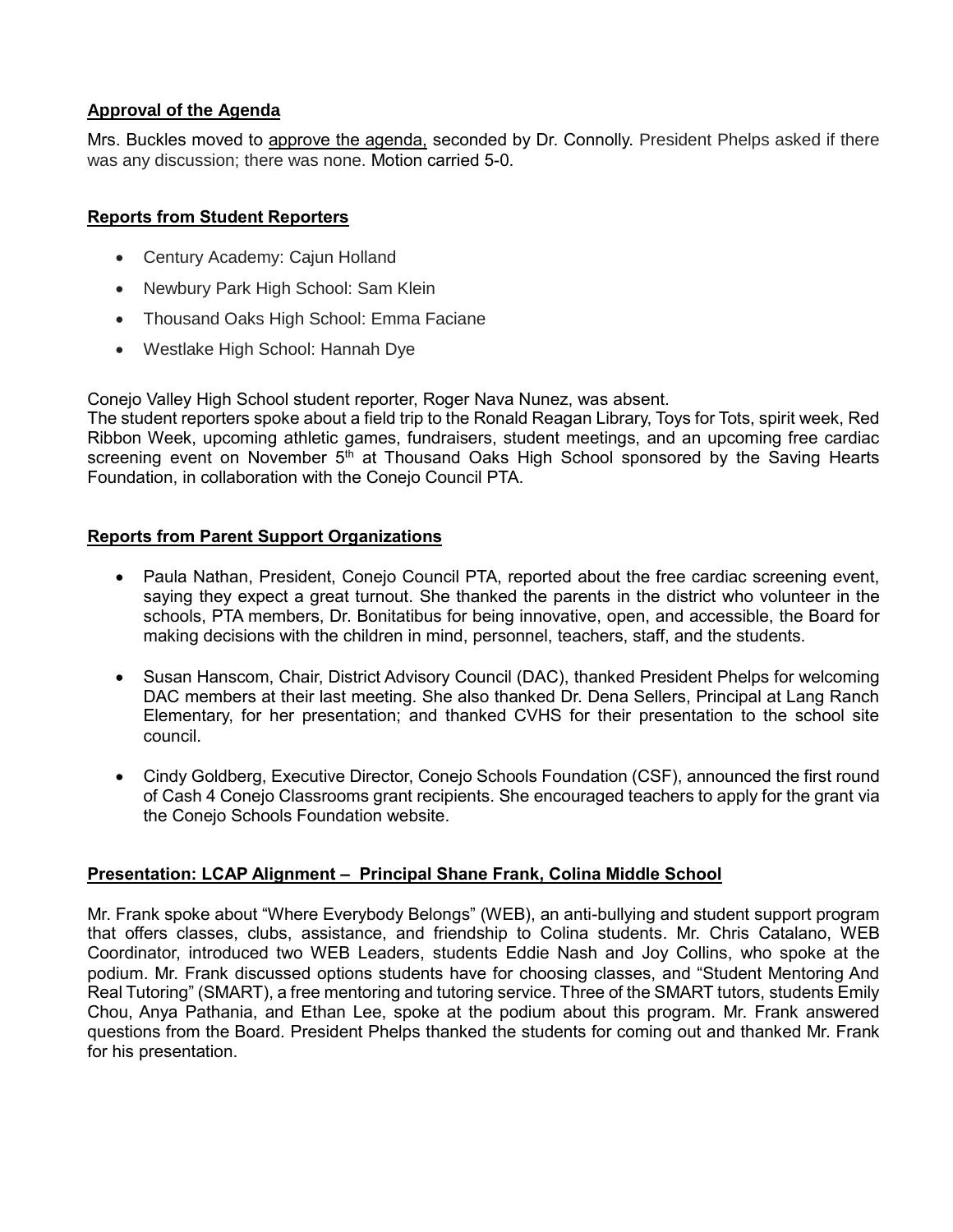# **Comments from the Public**

President Phelps asked if there were any public speakers. There were eleven speaker cards submitted.

- The 1<sup>st</sup> speaker, Cathy Carlson, commented about school raffles involving alcohol.
- $\bullet$  The 2<sup>nd</sup> speaker, Joe Kirby, discussed the needs of adult students with disabilities.
- $\bullet$  The 3<sup>rd</sup> speaker, Ken Cole, yielded time to the next speaker.
- The 4<sup>th</sup> speaker, Ardyth St. John, spoke about traffic in Waverly, CVHS, and Dr. Bonitatibus' meeting with Waverly residents.
- The 5<sup>th</sup> speaker, Don Geagan, commented on cerebral palsy programs located at Waverly.
- $\bullet$  The 6<sup>th</sup> speaker, Bill Gorback, thanked the Board for their efforts in solving issues.
- The  $7<sup>th</sup>$  speaker, Andrew Fealy, a senior at WHS, spoke about construction and parking.
- The 8<sup>th</sup> speaker, Abigail Hayes, a senior at WHS, thanked the Board and commented on the restrooms at WHS.
- The 9<sup>th</sup> speaker, Merzia Subhan, a senior at WHS, discussed bake sale fundraisers.
- $\bullet$  The 10<sup>th</sup> speaker, Clayton Yuckert, a senior at WHS, commented on final exam schedules.
- The 11<sup>th</sup> speaker, Walker Branson, a senior at WHS, commented on CVUSD enrollment.

# **Comments from the Superintendent**

Dr. Bonitatibus thanked departing reporter Andy Nguyen of *The Acorn* newspaper and welcomed back reporter Becca Whitnall. She said her favorite learner moment was meeting with over 60 middle school students, as part of an LCAP audit review, to get the students' perspective. The students expressed their pride in their schools and WEB programs, and discussed their teachers, homework, and schedules. She thanked the Waverly community and staff at CVAE for meeting with her. Information on the traffic in Waverly will be brought to the Board and community as a status update. Her goal is to first serve K-12 CVUSD students, while being considerate of supplemental programs and community interests. She would like to work closely with the community and staff to have the best possible outcome.

#### . **Comments from Individual Board Members**

Dr. Connolly mentioned she attended the Boys & Girls Club Gala Dinner and Auction, and thanked the Boys & Girls Club for partnering with the district. She also said the Cash 4 Conejo Classrooms program is a great place to donate funds to, as it helps teachers with classroom expenses and fosters creativity. She mentioned the free cardiac screening for children, saying it's a good event for student athletes to attend. Mrs. Buckles also thanked the Boys & Girls Club for their partnership with CVUSD. She mentioned the Youth Leadership Program for the Future's Foundation and thanked the high school counselors who sent out the applications. Students who were selected will get their acceptance letters soon, and the first meeting will be sometime in November. President Phelps thanked the Boys & Girls Club, saying the students who spoke and performed at the gala were outstanding. She said it was amazing to see how far they've come and very nice to be able to participate and support them. Mr. Dunn welcomed back *The Acorn* reporter Becca Whitnall.

# **ACTION ITEMS – GENERAL**

# **Human Resources**

**A. Approval of Resolution #16/17-09: "School Psychology Awareness Week" – November 14-18, 2016**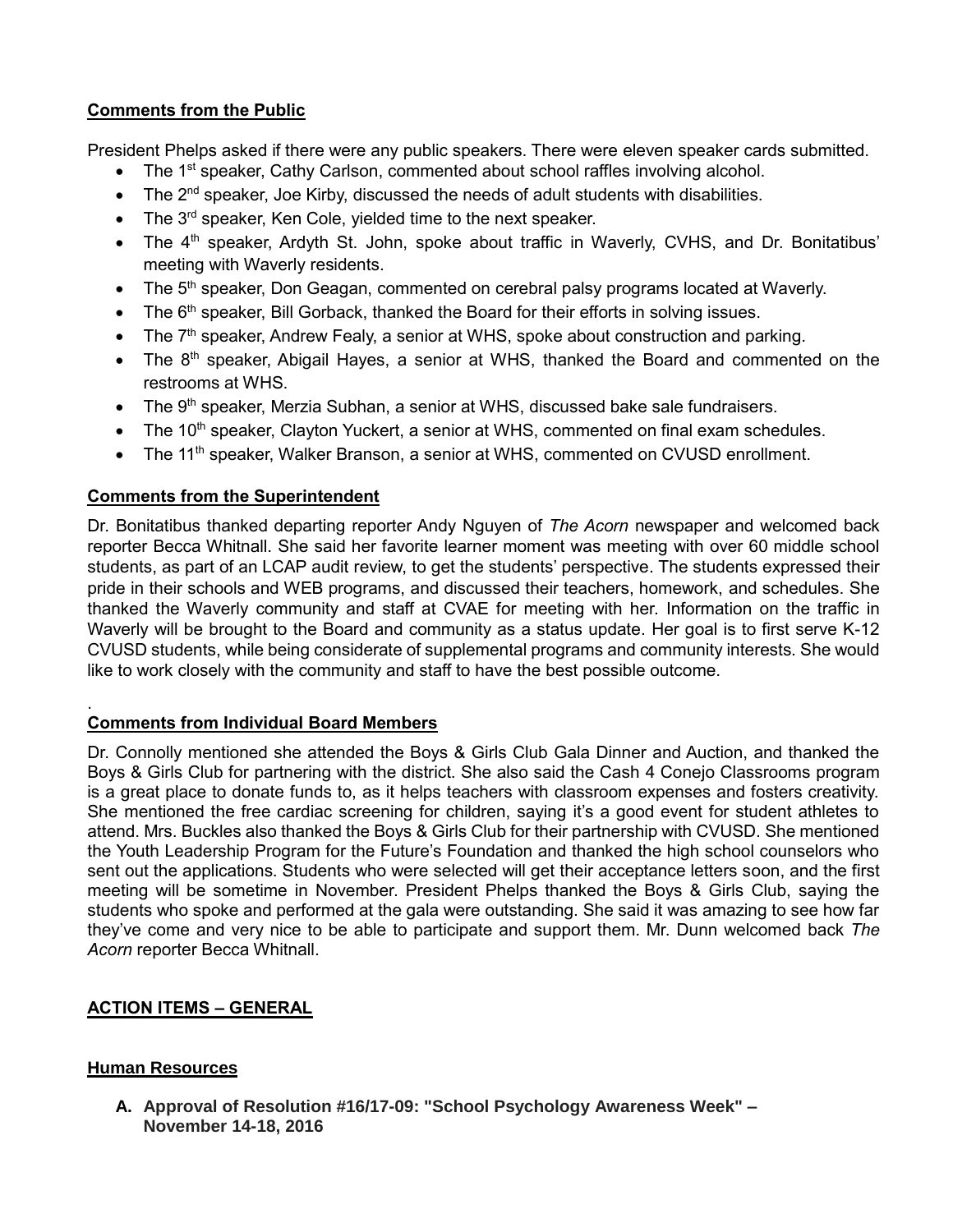Mrs. Buckles made the motion to approve; seconded by Mr. Andersen. President Phelps asked if there was any discussion; there was none. Motion carried 5-0.

#### **Instructional Services**

- **A. Approval of Replacements of Board Policy and Administrative Regulation 1312.3 - Uniform Complaint Procedures** Mr. Dunn made the motion to approve; seconded by Mrs. Buckles. President Phelps asked if there was any discussion; there was none. Motion carried 5-0.
- **B. Approval of Amendments to Board Policy and Administrative Regulation 5145.3 - Nondiscrimination/Harassment** Mr. Andersen made the motion to approve; seconded by Mr. Dunn. President Phelps asked if there was any discussion; there was none. Motion carried 5-0.
- **C. Approval of Replacements of Board Policy and Administrative Regulation 5145.7 - Sexual Harassment**

Mrs. Buckles made the motion to approve; seconded by Mr. Andersen. President Phelps asked if there was any discussion; there was none. Motion carried 5-0.

#### **Business Services**

**A. Approval of New Board Policy 3555 – Nutrition Program Compliance** Mr. Dunn made the motion to approve; seconded by Mrs. Buckles. President Phelps asked if there was any discussion. Mrs. Buckles thanked Mr. Iezza for taking the time to update the Board Policies; Mr. Iezza responded. Motion carried 5-0.

### **ACTION ITEMS – CONSENT**

There was one speaker card submitted for Item 6-C, *Stipulated Agreement - Student 1-16/17 SA*.

• The speaker Randy Wagner commented on Independent Study.

Mrs. Buckles made the motion to approve the Consent Agenda, seconded by Mr. Dunn. Motion carried 5-0.

#### **A. Approval of Minutes from the Board Meeting of October 18, 2016.**

#### **B. Personnel Assignment Orders:**

- 1. Certificated Service:
	- A. Employment/Appointment/Change in Status: Teachers Order #: R16-175 - R16-176
	- 2. Certificated Service Exempt:
		- A. Employment/Appointment: Exempt Specialists Orders #: E16-028 - E16-042
	- 3. Classified Service: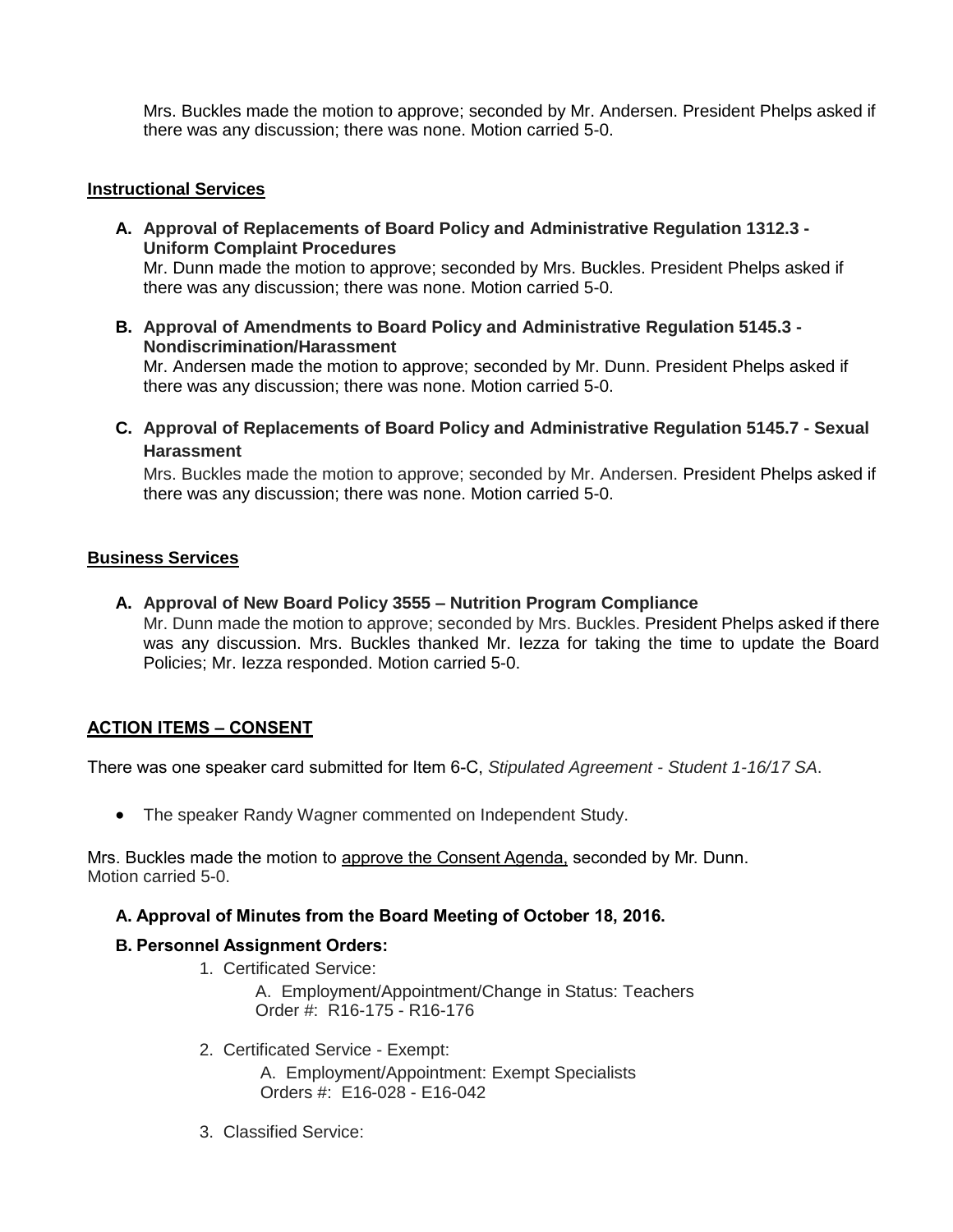A. New Employment (Probationary to Perm) / Assignment Change / Change in Status Orders #: C16-205 - C16-225

 B. Substitute / Provisional / Additional Assignment Orders #: C16-226 - C16-234

4. Classified Service - Exempt:

 A. Walk-on Coach Orders #: E16-367 - E16-377

 B. Campus Supervisor, Proctor, Specialist, Others Orders #: E16-378 - E16-409

- **C. Stipulated Agreement - Student 1-16/17 SA**
- **D. Contract for Nonpublic School Placement For a Student With a Disability #11-16/17**
- **E. Contract for Nonpublic School Placement For a Student With a Disability #19-16/17**
- **F. Disposal of Surplus an Obsolete Equipment**
- **G. Purchase Order Report #910**
- **H. MEASURE I - Notice of Completion – Various School Sites – Asphalt Paving and Indefinite Quantity Asphaltic Concrete – Mission Paving and Sealing, Inc.**

Dr. Bonitatibus introduced the new director of Maintenance and Operations, Glen Infuso. Mr. Infuso spoke at the podium, saying he is proud to be a part of CVUSD. President Phelps welcomed him on behalf of the Board.

### **INFORMATION/DISCUSSION ITEMS-GENERAL**

#### **HUMAN RESOURCES**

### **A. Presentation: Merit System and Classified Employment – Marina Mihalevsky**

Mr. McLaughlin introduced Marina Mihalevsky, Director of Classified Personnel/Human Resources. Ms. Mihalevsky explained the personnel commission and the merit system at CVUSD for classified employees, detailing how employees are recruited, tested, hired, promoted, and disciplined. The Board asked her questions; Ms. Mihalevsky responded. President Phelps thanked Ms. Mihalevsky for her presentation.

### **B. Board of Education Appointment to the Personnel Commission**

President Phelps stated that this is only an Information Item at this time, and the appointment will take place at the next Board meeting. Mr. McLaughlin commented that this year it was written slightly differently than previous years, and the Board has the choice whether to move forward or recommend another option. President Phelps said this will be decided at the next meeting.